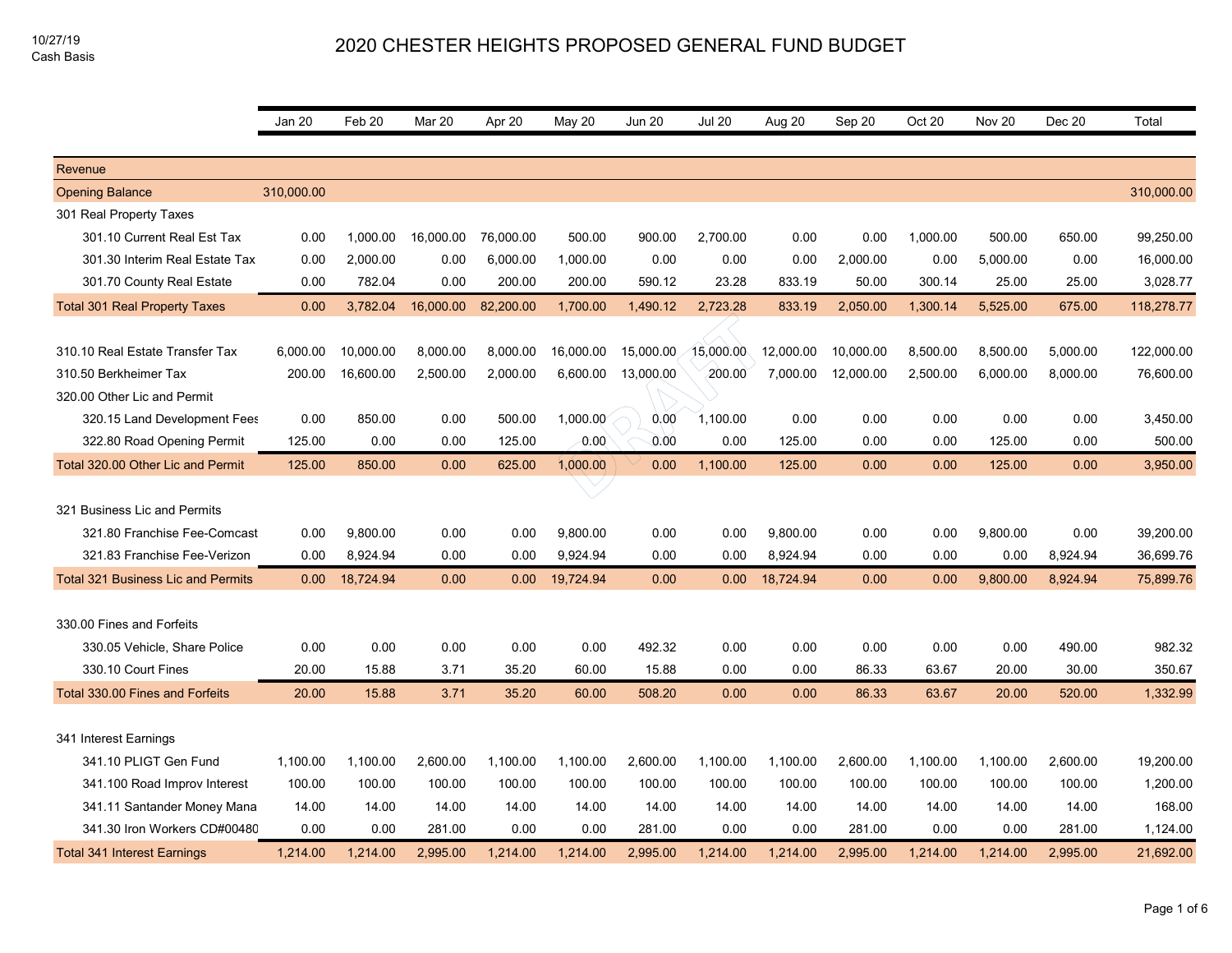|                                        | Jan 20    | Feb 20    | Mar 20   | Apr 20               | <b>May 20</b> | <b>Jun 20</b> | <b>Jul 20</b> | Aug 20    | Sep 20    | Oct 20    | Nov <sub>20</sub> | Dec 20    | Total      |
|----------------------------------------|-----------|-----------|----------|----------------------|---------------|---------------|---------------|-----------|-----------|-----------|-------------------|-----------|------------|
|                                        |           |           |          |                      |               |               |               |           |           |           |                   |           |            |
| 342.00 Rents and Royalities            |           |           |          |                      |               |               |               |           |           |           |                   |           |            |
| 342.05 Fire Hydrant Rental             | 756.30    | 756.30    | 1,192.80 | 756.30               | 756.30        | 756.30        | 756.30        | 756.30    | 756.30    | 756.30    | 756.30            | 756.30    | 9,512.10   |
| Total 342.00 Rents and Royalities      | 756.30    | 756.30    | 1,192.80 | 756.30               | 756.30        | 756.30        | 756.30        | 756.30    | 756.30    | 756.30    | 756.30            | 756.30    | 9,512.10   |
| 354.15 Recycling Act 101               | 0.00      | 0.00      | 0.00     | 0.00                 | 0.00          | 700.00        | 0.00          | 0.00      | 0.00      | 0.00      | 0.00              | 0.00      | 700.00     |
| 355.01 Public Utility Realty Ta        | 0.00      | 0.00      | 0.00     | 0.00                 | 0.00          | 0.00          | 0.00          | 0.00      | 0.00      | 293.52    | 0.00              | 0.00      | 293.52     |
| 355.08 Alcoholic Bev Lic & Tax         | 0.00      | 0.00      | 0.00     | 0.00                 | 0.00          | 0.00          | 0.00          | 0.00      | 200.00    | 0.00      | 0.00              | 0.00      | 200.00     |
| 355.99 Rev State Fire Co               | 0.00      | 0.00      | 0.00     | 0.00                 | 0.00          | 0.00          | 0.00          | 0.00      | 19,315.47 | 0.00      | 0.00              | 0.00      | 19,315.47  |
|                                        |           |           |          |                      |               |               |               |           |           |           |                   |           |            |
| 361.00 General Government              |           |           |          |                      |               |               |               |           |           |           |                   |           |            |
| 361.32 ENGINEER REIMBURS               | 0.00      | 4,000.00  | 2,000.00 | 3,587.50             | 915.00        | 3,884.33      | 3,000.00      | 3,741.50  | 3,000.00  | 5,815.50  | 1,000.00          | 3,000.00  | 33,943.83  |
| 361.33 SOLICITOR REIMBUR               | 100.00    | 150.00    | 85.00    | 900.00               | 1,000.00      | 400.00        | 0.00          | 100.00    | 400.00    | 800.00    | 1,000.00          | 100.00    | 5,035.00   |
| 361.34 Fire Marshal Reimburse          | 210.00    | 0.00      | 0.00     | 0.00                 | 210.00        | 0.00          | 210.00        | 0.00      | 0.00      | 0.00      | 210.00            | 0.00      | 840.00     |
| <b>Total 361.00 General Government</b> | 310.00    | 4,150.00  | 2,085.00 | 4,487.50             | 2,125.00      | 4,284.33      | 3,210.00      | 3,841.50  | 3,400.00  | 6,615.50  | 2,210.00          | 3,100.00  | 39,818.83  |
|                                        |           |           |          |                      |               |               |               |           |           |           |                   |           |            |
| 362.00 Public Safety                   |           |           |          |                      |               |               |               |           |           |           |                   |           |            |
| 362.05 Fire Safety Temp Tent           | 0.00      | 0.00      | 0.00     | 0.00                 | 550.00        | 0.00          | 550.00        | 0.00      | 550.00    | 0.00      | 550.00            | 0.00      | 2,200.00   |
| 362.10 Code-Bldg Permits               | 1,000.00  | 1,000.00  | 3,000.00 | 10,000.00            | 7,000.00      | 10,000.00     | 6,000.00      | 7,000.00  | 10,000.00 | 10,000.00 | 10,000.00         | 7,000.00  | 82,000.00  |
| 362.21 Fire Safety Inspections         | 0.00      | 0.00      | 0.00     | 0.00                 | 0.00          | 0.00          | 0.00          | 15,000.00 | 0.00      | 0.00      | 300.00            | 0.00      | 15,300.00  |
| 362.35 BLDG INSPCT REIMBU              | 0.00      | 0.00      | 0.00     | 0.00                 | 0.00          | 150.00        | 0.00          | 0.00      | 0.00      | 0.00      | 250.00            | 0.00      | 400.00     |
| 362.45 U & O Inspections               | 270.00    | 450.00    | 270.00   | 270.00               | 360.00        | 450.00        | 360.00        | 270.00    | 270.00    | 540.00    | 300.00            | 150.00    | 3,960.00   |
| Total 362.15. Code Permits             | 1,270.00  | 1,450.00  | 3,270.00 | 10,270.00            | 7,910.00      | 10,600.00     | 6,910.00      | 22,270.00 | 10,820.00 | 10,540.00 | 11,400.00         | 7,150.00  | 103,860.00 |
|                                        |           |           |          |                      |               |               |               |           |           |           |                   |           |            |
| 362.20 SEO Permits                     | 550.00    | 0.00      | 550.00   | 0.00                 | 550.00        | 0.00          | 0.00          | 750.00    | 0.00      | 750.00    | 550.00            | 500.00    | 4,200.00   |
| 362.25 Engineering Fees                | 0.00      | 655.00    | 0.00     | 1,000.00             | 1,000.00      | 0.00          | 0.00          | 1,000.00  | 0.00      | 0.00      | 0.00              | 0.00      | 3,655.00   |
| 362.30 Shared Exp TraffStoney          | 0.00      | 0.00      | 2,000.00 | 0.00                 | 0.00          | 0.00          | 0.00          | 0.00      | 0.00      | 0.00      | 0.00              | 0.00      | 2,000.00   |
| Total 362.00 Public Safety             | 1,820.00  | 2,105.00  | 5,820.00 | 11,270.00            | 9,460.00      | 10,600.00     | 6,910.00      | 24,020.00 | 10,820.00 | 11,290.00 | 11,950.00         | 7,650.00  | 113,715.00 |
| 389.00 All Other Misc Rev              | 0.00      | 0.00      | 0.00     | 500.00               | 0.00          | 500.00        | 0.00          | 0.00      | 0.00      | 0.00      | 500.00            | 0.00      | 1,500.00   |
| 392.35 Transfer Road Impr              | 0.00      | 0.00      | 0.00     | 45.000.00            | 0.00          | 0.00          | 0.00          | 0.00      | 0.00      | 0.00      | 0.00              | 0.00      | 45,000.00  |
| <b>Total Revenue</b>                   | 10,320.30 | 57,348.16 |          | 38,596.51 155,463.00 | 57,640.24     | 49,833.95     | 30,013.58     | 68,389.93 | 61,623.10 | 32.533.13 | 46,475.30         | 37.621.24 | 959,808.44 |

**Expenditures**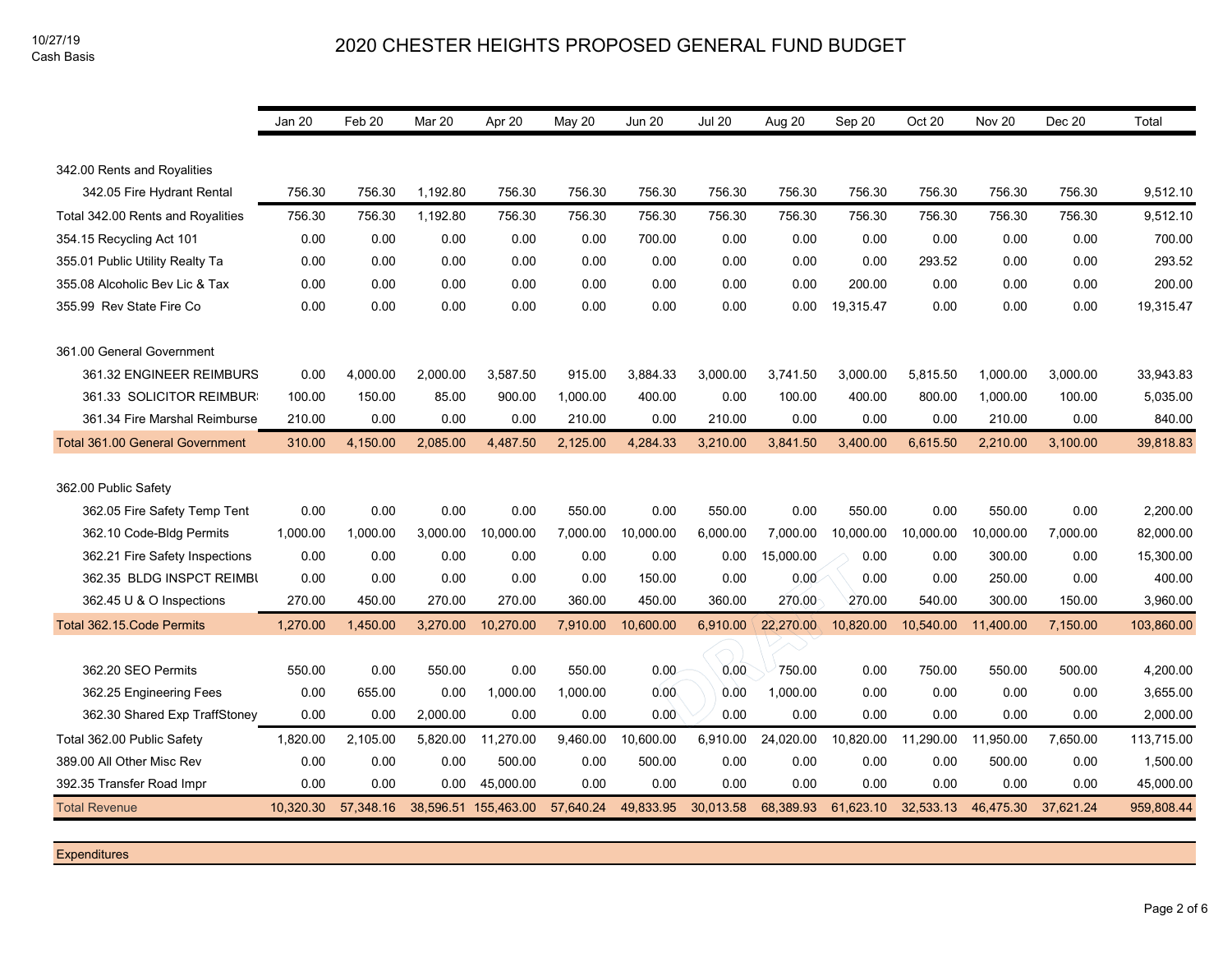|                                       | Jan 20   | Feb 20   | Mar 20   | Apr 20   | May 20   | <b>Jun 20</b> | <b>Jul 20</b> | Aug 20   | Sep 20   | Oct 20   | Nov 20   | Dec 20   | Total     |
|---------------------------------------|----------|----------|----------|----------|----------|---------------|---------------|----------|----------|----------|----------|----------|-----------|
| 400.00Legislative/ Gov Body           |          |          |          |          |          |               |               |          |          |          |          |          |           |
| 400.05 Council Comp (Gross)           | 0.00     | 0.00     | 0.00     | 0.00     | 0.00     | 1,750.00      | 0.00          | 0.00     | 0.00     | 0.00     | 0.00     | 1,750.00 | 3,500.00  |
| Total 400.00Legislative/ Gov Body     | 0.00     | 0.00     | 0.00     | 0.00     | 0.00     | 1,750.00      | 0.00          | 0.00     | 0.00     | 0.00     | 0.00     | 1,750.00 | 3,500.00  |
|                                       |          |          |          |          |          |               |               |          |          |          |          |          |           |
| 401.00 Executive/ Manager             |          |          |          |          |          |               |               |          |          |          |          |          |           |
| 401.05 Mayor's Expenses               | 0.00     | 0.00     | 0.00     | 0.00     | 500.00   | 0.00          | 0.00          | 0.00     | 0.00     | 0.00     | 0.00     | 0.00     | 500.00    |
| 401.10 Mayor's Comp (Gross)           | 0.00     | 0.00     | 0.00     | 0.00     | 0.00     | 250.00        | 0.00          | 0.00     | 0.00     | 0.00     | 0.00     | 250.00   | 500.00    |
| Total 401.00 Executive/ Manager       | 0.00     | 0.00     | 0.00     | 0.00     | 500.00   | 250.00        | 0.00          | 0.00     | 0.00     | 0.00     | 0.00     | 250.00   | 1,000.00  |
| 402.00 Auditing Serv/ Bookkeep        |          |          |          |          |          |               |               |          |          |          |          |          |           |
| 402.05 Audit                          | 0.00     | 0.00     | 0.00     | 7,300.00 | 0.00     | 0.00          | 0.00          | 0.00     | 0.00     | 0.00     | 0.00     | 0.00     | 7,300.00  |
| 402.10 Audit Tax Collector            | 0.00     | 0.00     | 2,800.00 | 0.00     | 0.00     | 0.00          | 0.00          | 0.00     | 0.00     | 0.00     | 0.00     | 0.00     | 2,800.00  |
| 402.30 Financial Consult              | 0.00     | 0.00     | 0.00     | 0.00     | 0.00     | 0.00          | 0.00          | 0.00     | 0.00     | 2,500.00 | 0.00     | 0.00     | 2,500.00  |
| 402.35 Fire Co Audit                  | 0.00     | 0.00     | 0.00     | 0.00     | 0.00     | 0.00          | 0.00          | 0.00     | 0.00     | 5,200.00 | 0.00     | 0.00     | 5,200.00  |
| Total 402.00 Auditing Serv/ Bookkee   | 0.00     | 0.00     | 2,800.00 | 7,300.00 | 0.00     | 0.00          | 0.00          | 0.00     | 0.00     | 7,700.00 | 0.00     | 0.00     | 17,800.00 |
| 403.00 Tax Collection                 |          |          |          |          |          |               |               |          |          |          |          |          |           |
| 403.05 Tax Col. Comm (Gross)          | 0.00     | 1,300.00 | 0.00     | 0.00     | 0.00     | 0.00          | 8,900.00      | 0.00     | 0.00     | 0.00     | 0.00     | 0.00     | 10,200.00 |
| 403.10 Tax Col. Expense               | 210.00   | 1,190.00 | 0.00     | 83.00    | 0.00     | 80.00         | 0.00          | 0.00     | 0.00     | 500.00   | 0.00     | 0.00     | 2,063.00  |
| Total 403.00 Tax Collection           | 210.00   | 2,490.00 | 0.00     | 83.00    | 0.00     | 80.00         | 8,900.00      | 0.00     | 0.00     | 500.00   | 0.00     | 0.00     | 12,263.00 |
|                                       |          |          |          |          |          |               |               |          |          |          |          |          |           |
| 404.00 Solicitor/ Legal Service       |          |          |          |          |          |               |               |          |          |          |          |          |           |
| 404.05 Borough Solicitor              | 2,175.00 | 971.50   | 1,899.50 | 2,711.50 | 1,754.50 | 2,102.50      | 1,116.50      | 600.00   | 1,595.00 | 1,000.00 | 2,000.00 | 2,500.00 | 20,426.00 |
| 404.10 Specialist Solicitor           | 0.00     | 0.00     | 400.00   | 369.50   | 0.00     | 500.00        | 2,000.00      | 900.00   | 0.00     | 100.00   | 0.00     | 0.00     | 4,269.50  |
| 404.31 SOLICITOR REIMBURS             | 188.50   | 100.00   | 500.00   | 340.50   | 101.50   | 800.00        | 341.00        | 0.00     | 1,500.00 | 1,432.00 | 1,000.00 | 300.00   | 6,603.50  |
| 404.37 Open Records Officer           | 400.00   | 400.00   | 400.00   | 400.00   | 400.00   | 400.00        | 400.00        | 400.00   | 400.00   | 400.00   | 400.00   | 400.00   | 4,800.00  |
| Total 404.00 Solicitor/ Legal Service | 2,763.50 | 1,471.50 | 3,199.50 | 3,821.50 | 2,256.00 | 3,802.50      | 3,857.50      | 1,900.00 | 3,495.00 | 2,932.00 | 3,400.00 | 3,200.00 | 36,099.00 |
| 405.00 Secretary/Treasurer            |          |          |          |          |          |               |               |          |          |          |          |          |           |
| 405.05 Sec/Treas Comp (Gross          | 4,324.16 | 4,324.16 | 4,324.16 | 4,324.16 | 4,324.16 | 4,324.16      | 4,324.16      | 4,324.16 | 4,324.16 | 4,324.16 | 4,324.16 | 4,324.16 | 51,889.92 |
| 405.15 Assist Sec/Treas (Gross        | 1,680.00 | 1,680.00 | 1,680.00 | 1,680.00 | 1,680.00 | 1,680.00      | 1,680.00      | 1,680.00 | 1,680.00 | 1,680.00 | 1,680.00 | 1,680.00 | 20,160.00 |
| 405.196 Medical Reimburs              | 500.00   | 500.00   | 500.00   | 500.00   | 500.00   | 500.00        | 500.00        | 500.00   | 500.00   | 500.00   | 500.00   | 500.00   | 6,000.00  |
| Total 405.00 Secretary/Treasurer      | 6,504.16 | 6,504.16 | 6,504.16 | 6,504.16 | 6,504.16 | 6,504.16      | 6,504.16      | 6,504.16 | 6,504.16 | 6,504.16 | 6,504.16 | 6,504.16 | 78,049.92 |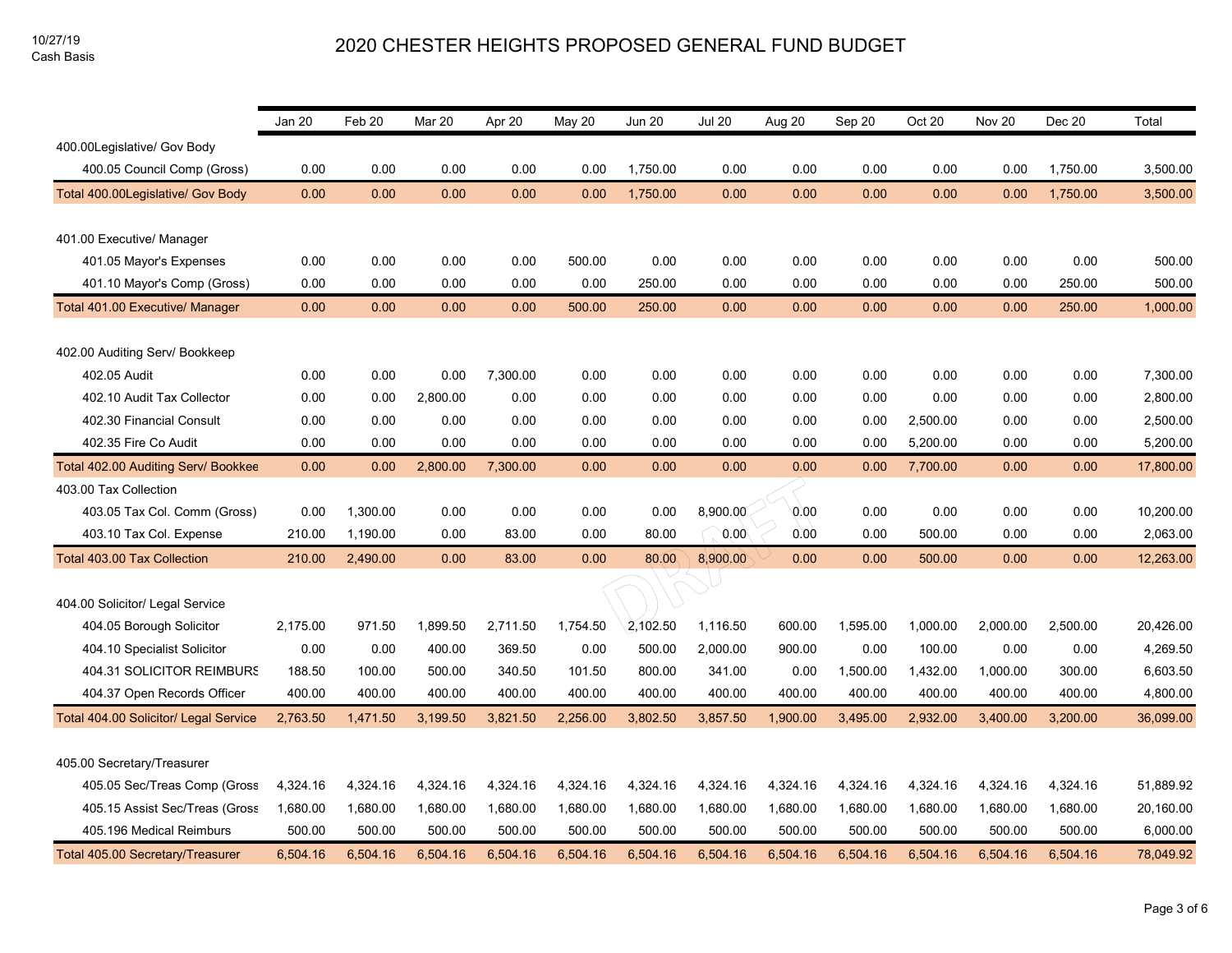|                                    | Jan 20   | Feb 20   | Mar 20   | Apr 20   | May 20   | <b>Jun 20</b> | <b>Jul 20</b> | Aug 20   | Sep 20   | Oct 20   | Nov 20   | Dec 20   | Total     |
|------------------------------------|----------|----------|----------|----------|----------|---------------|---------------|----------|----------|----------|----------|----------|-----------|
|                                    |          |          |          |          |          |               |               |          |          |          |          |          |           |
| 406.00 Gov Admin                   |          |          |          |          |          |               |               |          |          |          |          |          |           |
| 406.03 Constant Contact            | 45.00    | 45.00    | 45.00    | 45.00    | 45.00    | 45.00         | 45.00         | 45.00    | 45.00    | 45.00    | 45.00    | 45.00    | 540.00    |
| 406.04 Facebook                    | 41.00    | 41.00    | 41.00    | 41.00    | 41.00    | 41.00         | 41.00         | 41.00    | 41.00    | 41.00    | 41.00    | 41.00    | 492.00    |
| 406.10 General Expense             | 974.00   | 0.00     | 103.38   | 0.00     | 0.00     | 170.00        | 0.00          | 0.00     | 0.00     | 54.00    | 0.00     | 100.00   | 1,401.38  |
| 406.11 CH Storage Rental           | 224.72   | 207.76   | 207.76   | 207.76   | 207.76   | 224.72        | 224.72        | 224.72   | 224.72   | 224.72   | 224.72   | 224.72   | 2,628.80  |
| 406.13 Office Cleaning             | 80.00    | 80.00    | 80.00    | 80.00    | 80.00    | 80.00         | 80.00         | 80.00    | 80.00    | 80.00    | 80.00    | 80.00    | 960.00    |
| 406.12 Web Hosting                 | 524.00   | 64.80    | 15.00    | 0.00     | 0.00     | 0.00          | 0.00          | 0.00     | 0.00     | 0.00     | 75.00    | 15.00    | 693.80    |
| 406.15 Telephone                   | 110.00   | 110.00   | 110.00   | 110.00   | 110.00   | 110.00        | 110.00        | 110.00   | 110.00   | 110.00   | 110.00   | 110.00   | 1,320.00  |
| 406.25 Computer Supplies           | 350.00   | 0.00     | 0.00     | 0.00     | 0.00     | 0.00          | 0.00          | 0.00     | 0.00     | 0.00     | 100.00   | 0.00     | 450.00    |
| 406.34 Newsletter                  | 0.00     | 0.00     | 0.00     | 0.00     | 0.00     | 525.00        | 0.00          | 0.00     | 0.00     | 0.00     | 0.00     | 525.00   | 1,050.00  |
| 406.36 Court Reporter              | 0.00     | 0.00     | 0.00     | 600.25   | 0.00     | 0.00          | 0.00          | 0.00     | 0.00     | 0.00     | 0.00     | 0.00     | 600.25    |
| 406.37 Recycling Day               | 0.00     | 0.00     | 0.00     | 0.00     | 0.00     | 0.00          | 0.00          | 375.00   | 705.00   | 1,115.00 | 5,500.00 | 0.00     | 7,695.00  |
| 406.39 Bank Charge                 | 54.00    | 0.00     | 0.00     | 0.00     | 0.00     | 0.00          | 100.00        | 0.00     | 0.00     | 0.00     | 0.00     | 0.00     | 154.00    |
| 406.40 Office Expense              | 900.00   | 660.00   | 660.00   | 660.00   | 300.00   | 660.00        | 660.00        | 660.00   | 300.00   | 660.00   | 660.00   | 300.00   | 7,080.00  |
| 406.42 Membership Renewal          | 0.00     | 0.00     | 250.00   | 0.00     | 0.00     | 0.00          | 0.00          | 0.00     | 0.00     | 25.00    | 250.00   | 0.00     | 525.00    |
| 406.50 Legal Advertising           | 2,272.90 | 0.00     | 0.00     | 447.80   | 281.65   | 0.00          | 0.00          | 0.00     | 0.00     | 0.00     | 250.00   | 1,000.00 | 4,252.35  |
| 406.00 Tax duplicate               | 0.00     | 0.00     | 0.00     | 0.00     | 0.00     | 0.00          | 107.65        | 185.65   | 0.00     | 0.00     | 0.00     | 0.00     | 293.30    |
| 406.70 CodifOrd_OpenSpace          | 0.00     | 0.00     | 1,200.00 | 0.00     | 0.00     | 0.00          | 0.00          | 0.00     | 1,195.00 | 0.00     | 0.00     | 0.00     | 2,395.00  |
| 406.00 Total Gov Admin             | 5,575.62 | 1,208.56 | 2,712.14 | 2,191.81 | 1,065.41 | 1,855.72      | 1,368.37      | 1,721.37 | 2,700.72 | 2,354.72 | 7,335.72 | 2,440.72 | 32,530.88 |
|                                    |          |          |          |          |          |               |               |          |          |          |          |          |           |
| 409.00 Gen Gov Building & Parks    |          |          |          |          |          |               |               |          |          |          |          |          |           |
| 409.05 Boro Land & Park Expense    |          |          |          |          |          |               |               |          |          |          |          |          |           |
| 409.10 Park Trash Remova           | 122.00   | 0.00     | 0.00     | 122.00   | 0.00     | 0.00          | 122.00        | 0.00     | 0.00     | 0.00     | 122.00   | 0.00     | 488.00    |
| 409.05 Boro Land & Park E          | 860.00   | 140.00   | 0.00     | 1,000.00 | 539.00   | 800.00        | 608.00        | 900.00   | 833.00   | 300.00   | 175.00   | 400.00   | 6,555.00  |
| 409.06 Borough Sign                | 0.00     | 0.00     | 0.00     | 0.00     | 0.00     | 0.00          | 0.00          | 0.00     | 150.00   | 0.00     | 0.00     | 0.00     | 150.00    |
| Total 409.05 Boro Land & Park      | 982.00   | 140.00   | 0.00     | 1,122.00 | 539.00   | 800.00        | 730.00        | 900.00   | 983.00   | 300.00   | 297.00   | 400.00   | 7,193.00  |
| 409.383 Rent                       | 1,500.00 | 1,500.00 | 1,500.00 | 1,500.00 | 1,500.00 | 1,500.00      | 1,500.00      | 1,500.00 | 1,500.00 | 1,500.00 | 1,500.00 | 1,500.00 | 18,000.00 |
| Total 409.00 Gen Gov Building & Pa | 2,482.00 | 1,640.00 | 1,500.00 | 2,622.00 | 2,039.00 | 2,300.00      | 2,230.00      | 2,400.00 | 2,483.00 | 1,800.00 | 1,797.00 | 1,900.00 | 25,193.00 |
|                                    |          |          |          |          |          |               |               |          |          |          |          |          |           |
| 410 Public Safety                  |          |          |          |          |          |               |               |          |          |          |          |          |           |
| 408.31 ENGINEER REIMBURS           | 0.00     | 6,000.00 | 0.00     | 3,000.00 | 0.00     | 6,000.00      | 3,000.00      | 4,000.00 | 0.00     | 4,000.00 | 0.00     | 2,000.00 | 28,000.00 |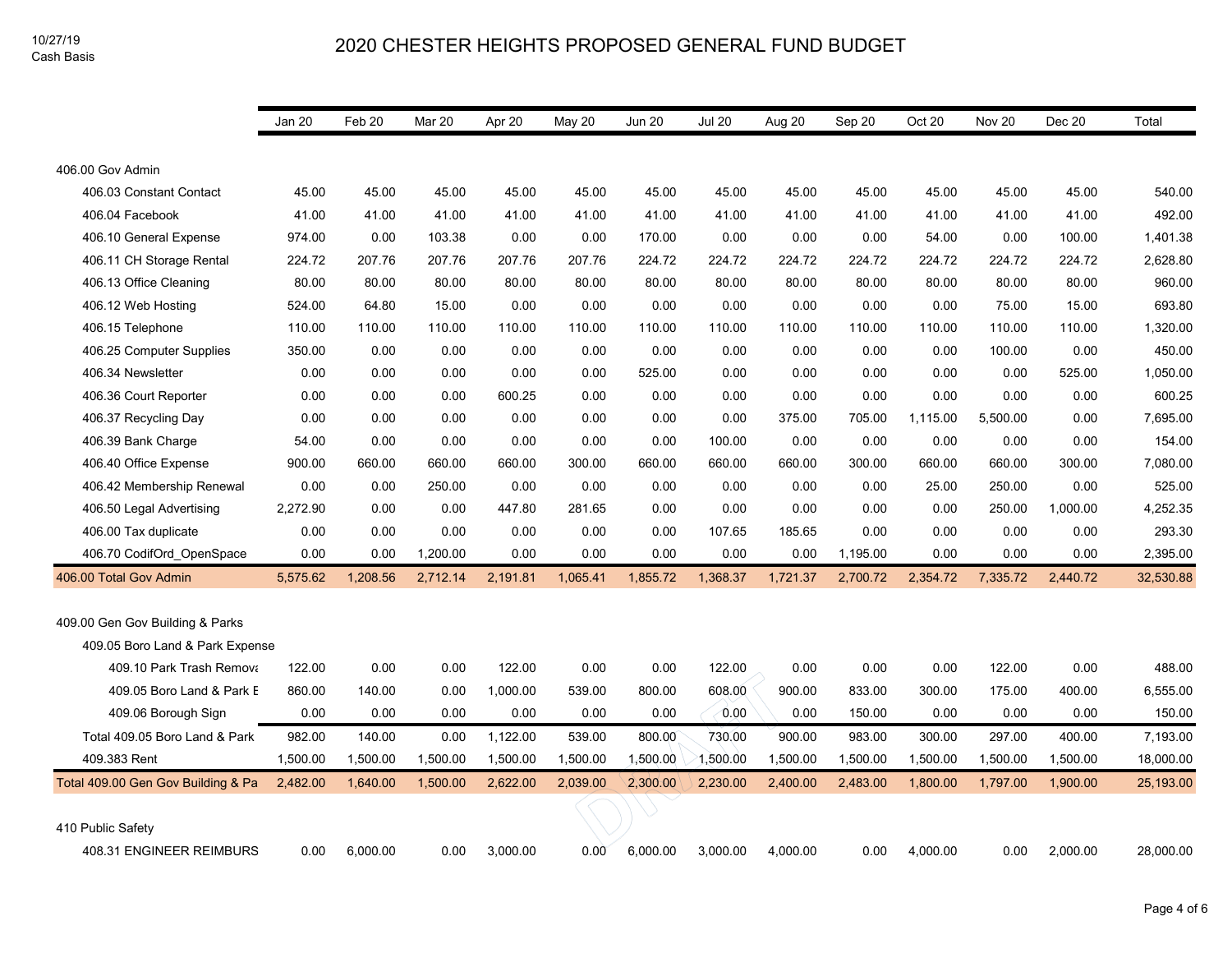|                                 | Jan 20    | Feb 20   | Mar 20   | Apr 20    | May 20   | <b>Jun 20</b> | <b>Jul 20</b> | Aug 20             | Sep 20   | Oct 20    | Nov 20    | Dec 20   | Total      |
|---------------------------------|-----------|----------|----------|-----------|----------|---------------|---------------|--------------------|----------|-----------|-----------|----------|------------|
| 408.35 Engineers Fees           | 0.00      | 6,000.00 | 0.00     | 0.00      | 0.00     | 1,000.00      | 0.00          | 8,000.00           | 0.00     | 0.00      | 3,000.00  | 0.00     | 18,000.00  |
| 408.36 Permit NPDES             | 0.00      | 0.00     | 500.00   | 0.00      | 0.00     | 0.00          | 0.00          | 0.00               | 0.00     | 0.00      | 0.00      | 0.00     | 500.00     |
| 411.05 Fire Hydrant             | 1.706.10  | 1,706.10 | 1,706.10 | 1.706.10  | 1.706.10 | 1,706.10      | 1,706.10      | 1.706.10           | 1.706.10 | 1.706.10  | 1.706.10  | 1,706.10 | 20,473.20  |
| 411.10 Fire Co. Monthly Contrit | 7,500.00  | 0.00     | 0.00     | 7,500.00  | 0.00     | 0.00          | 0.00          | 7,500.00           | 0.00     | 0.00      | 7,500.00  | 0.00     | 30,000.00  |
| 411.15 Fire Co. State Contrib   | 0.00      | 0.00     | 0.00     | 0.00      | 0.00     | 0.00          | 0.00          | 0.00               | 0.00     | 19,315.47 | 0.00      | 0.00     | 19,315.47  |
| 411.20 Fire Co. Inspect. Fees   | 675.00    | 1,517.00 | 0.00     | 0.00      | 560.00   | 0.00          | 565.00        | 0.00               | 0.00     | 0.00      | 500.00    | 400.00   | 4,217.00   |
| 413.05 Fire Marshall Fees       | 800.00    | 800.00   | 985.00   | 800.00    | 800.00   | 985.00        | 800.00        | 800.00             | 985.00   | 800.00    | 800.00    | 985.00   | 10,340.00  |
| 413.06 Fire Marshall Expenses   | 0.00      | 0.00     | 0.00     | 0.00      | 0.00     | 500.00        | 0.00          | 0.00               | 500.00   | 0.00      | 0.00      | 0.00     | 1,000.00   |
| 413.07 FIRE MARSHAL REIME       | 0.00      | 210.00   | 0.00     | 440.00    | 0.00     | 0.00          | 0.00          | 440.00             | 0.00     | 210.00    | 440.00    | 0.00     | 1,740.00   |
| 413.10 UCC Permit Fee PA        | 0.00      | 200.00   | 0.00     | 0.00      | 200.00   | 0.00          | 0.00          | 200.00             | 0.00     | 0.00      | 200.00    | 0.00     | 800.00     |
| 413.30 SEO Fee                  | 0.00      | 500.00   | 400.00   | 488.00    | 244.00   | 122.00        | 400.00        | 762.50             | 0.00     | 400.00    | 800.00    | 100.00   | 4,216.50   |
| 413.40 Bldg Inspect. Expenses   | 135.00    | 0.00     | 0.00     | 0.00      | 0.00     | 0.00          | 0.00          | 0.00               | 0.00     | 0.00      | 0.00      | 0.00     | 135.00     |
| 413.50 Alternate Engineers Fee  | 0.00      | 0.00     | 1,000.00 | 0.00      | 0.00     | 1,000.00      | 0.00          | 0.00               | 0.00     | 0.00      | 0.00      | 0.00     | 2,000.00   |
| 413.55 Code-Bldg Permits        |           |          |          |           |          |               |               |                    |          |           |           |          |            |
| 413.65 Fire Safety Inspecti     | 675.00    | 2,000.00 | 0.00     | 0.00      | 0.00     | 0.00          | 0.00          | 1,000.00           | 0.00     | 1,000.00  | 1,000.00  | 0.00     | 5,675.00   |
| 413.55 Richard Jensen Bld       | 3,000.00  | 3,262.50 | 4,000.00 | 5,000.00  | 4,000.00 | 4,000.00      | 3,000.00      | 3,000.00           | 3,000.00 | 4,000.00  | 2,000.00  | 2,000.00 | 40,262.50  |
| Total 413.55 Code-Bldg Permits  | 3,675.00  | 5,262.50 | 4,000.00 | 5,000.00  | 4,000.00 | 4,000.00      | 3,000.00      | 4,000.00           | 3,000.00 | 5,000.00  | 3,000.00  | 2,000.00 | 45,937.50  |
| 413.60 LST Berkheimer FC        | 12.500.00 | 0.00     | 0.00     | 12,500.00 | 0.00     | 0.00          | 0.00          | 12,500.00          | 0.00     | 0.00      | 12,500.00 | 0.00     | 50,000.00  |
| 415.00 PA ONE CALL              | 44.44     | 32.89    | 27.30    | 20.64     | 18.83    | 0.00          | 20.00         | 0.00               | 0.00     | 20.29     | 20.00     | 20.00    | 224.39     |
| 413.15 Emergency Managemer      | 1,250.00  | 1,250.00 | 1,250.00 | 1,250.00  | 1,250.00 | 1,250.00      | 1,250.00      | 1,250.00           | 1,250.00 | 1,250.00  | 1,250.00  | 1,250.00 | 15,000.00  |
| 413.31 BLDG INSPECTOR REI       | 0.00      | 0.00     | 0.00     | 0.00      | 0.00     | 150.00        | 0.00          | 0.00               | 0.00     | 0.00      | 0.00      | 0.00     | 150.00     |
| <b>Total 410 Public Safety</b>  | 17,469.44 | 6,545.39 | 5,277.30 | 18,770.64 | 5,268.83 | 5,400.00      |               | 4,270.00 17,750.00 | 4,250.00 | 6,270.29  | 16,770.00 | 3,270.00 | 252,049.06 |
|                                 |           |          |          |           |          |               |               |                    |          |           |           |          |            |
| 414.00 Planning and Zone        |           |          |          |           |          |               |               |                    |          |           |           |          |            |
| 414.05 Zoning Officier (Gross)  | 0.00      | 0.00     | 0.00     | 0.00      | 0.00     | 250.00        | 0.00          | 0.00               | 0.00     | 0.00      | 0.00      | 250.00   | 500.00     |
| 414.00 Planning and Zone - Oth  | 0.00      | 0.00     | 300.00   | 0.00      | 0.00     | 0.00          | 0.00          | 0.00               | 0.00     | 0.00      | 0.00      | 0.00     | 300.00     |
| Total 414.00 Planning and Zone  | 0.00      | 0.00     | 300.00   | 0.00      | 0.00     | 250.00        | 0.00          | 0.00               | 0.00     | 0.00      | 0.00      | 250.00   | 800.00     |
|                                 |           |          |          |           |          |               |               |                    |          |           |           |          |            |
| 415.10 NPDES Education          | 0.00      | 0.00     | 0.00     | 0.00      | 0.00     | 0.00          | 0.00          | 300.00             | 0.00     | 0.00      | 0.00      | 0.00     | 300.00     |
| 420.00 Animal Control           | 1,000.00  | 273.17   | 273.17   | 573.17    | 273.17   | 273.17        | 573.17        | 273.17             | 273.17   | 573.17    | 273.17    | 273.17   | 4,904.87   |
| 433.00 Traffic Control Devices  |           |          |          |           |          |               |               |                    |          |           |           |          |            |
| 433.05 Maintenance Higgins      | 0.00      | 0.00     | 680.00   | 0.00      | 300.00   | 0.00          | 70.00         | 0.00               | 1,500.00 | 200.00    | 125.00    | 250.00   | 3,125.00   |